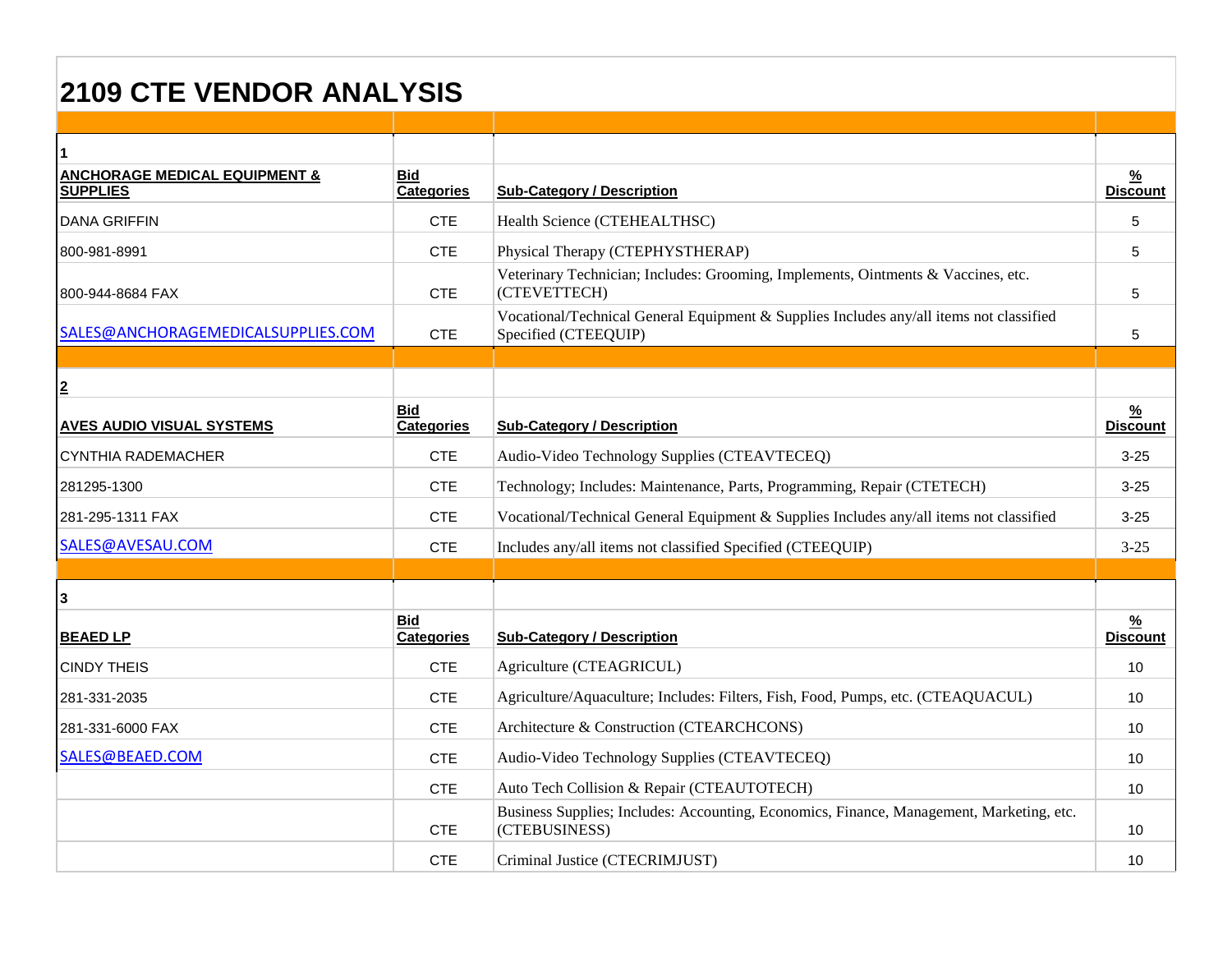| <b>CTE</b> | Cosmetology/Barbering (CTECOSMBARB)                                                                             | 10 |
|------------|-----------------------------------------------------------------------------------------------------------------|----|
| <b>CTE</b> | CTE Equipment Maintenance & Repair (CTEEQUPMNT)                                                                 | 10 |
| <b>CTE</b> | Culinary Arts (CTECULARTSBAKE)                                                                                  | 10 |
| <b>CTE</b> | Dental Hygiene (CTEDENTHYG)                                                                                     | 10 |
| <b>CTE</b> | Engineering/Instructional includes Project Lead the Way and Stem items (CTEENGTECH)                             | 10 |
| <b>CTE</b> | Family Consumer Science (CTECONSCIEN)                                                                           | 10 |
| <b>CTE</b> | Family Consumer Science-Day Care (CTEFAMDAYCARE)                                                                | 10 |
| <b>CTE</b> | Fashion Design (CTEFASHION)                                                                                     | 10 |
| <b>CTE</b> | Floral Design (CTEFLORAL)                                                                                       | 10 |
| <b>CTE</b> | Forensic Science (CTEFORSCIE)                                                                                   | 10 |
| <b>CTE</b> | Graphic Equipment & Supplies (CTEGRAPHICS)                                                                      | 10 |
| <b>CTE</b> | Health Science (CTEHEALTHSC)                                                                                    | 10 |
| <b>CTE</b> | HVAC (CTEHVAC)                                                                                                  | 10 |
| <b>CTE</b> | Journalism (CTEJOURNALS)                                                                                        | 10 |
| <b>CTE</b> | Oil & Gas Production (CTEOILGAS)                                                                                | 10 |
| <b>CTE</b> | Precision Manufacturing; Includes: CNC Machines, Lathes, Mills, etc. (CTEMANF)                                  | 10 |
| <b>CTE</b> | Physical Therapy (CTEPHYSTHERAP)                                                                                | 10 |
| <b>CTE</b> | ROTC (CTEROTC)                                                                                                  | 10 |
| <b>CTE</b> | Software & License (CTESOFTWLIC)                                                                                | 10 |
| <b>CTE</b> | Technology; Includes: Maintenance, Parts, Programming, Repair (CTETECH)                                         | 10 |
| <b>CTE</b> | Veterinary Technician; Includes: Grooming, Implements, Ointments & Vaccines, etc.<br>(CTEVETTECH)               | 10 |
| <b>CTE</b> | Vocational/Technical General Equipment & Supplies Includes any/all items not classified<br>Specified (CTEEQUIP) | 10 |
| <b>CTE</b> | Welding (CTEWELDING)                                                                                            | 10 |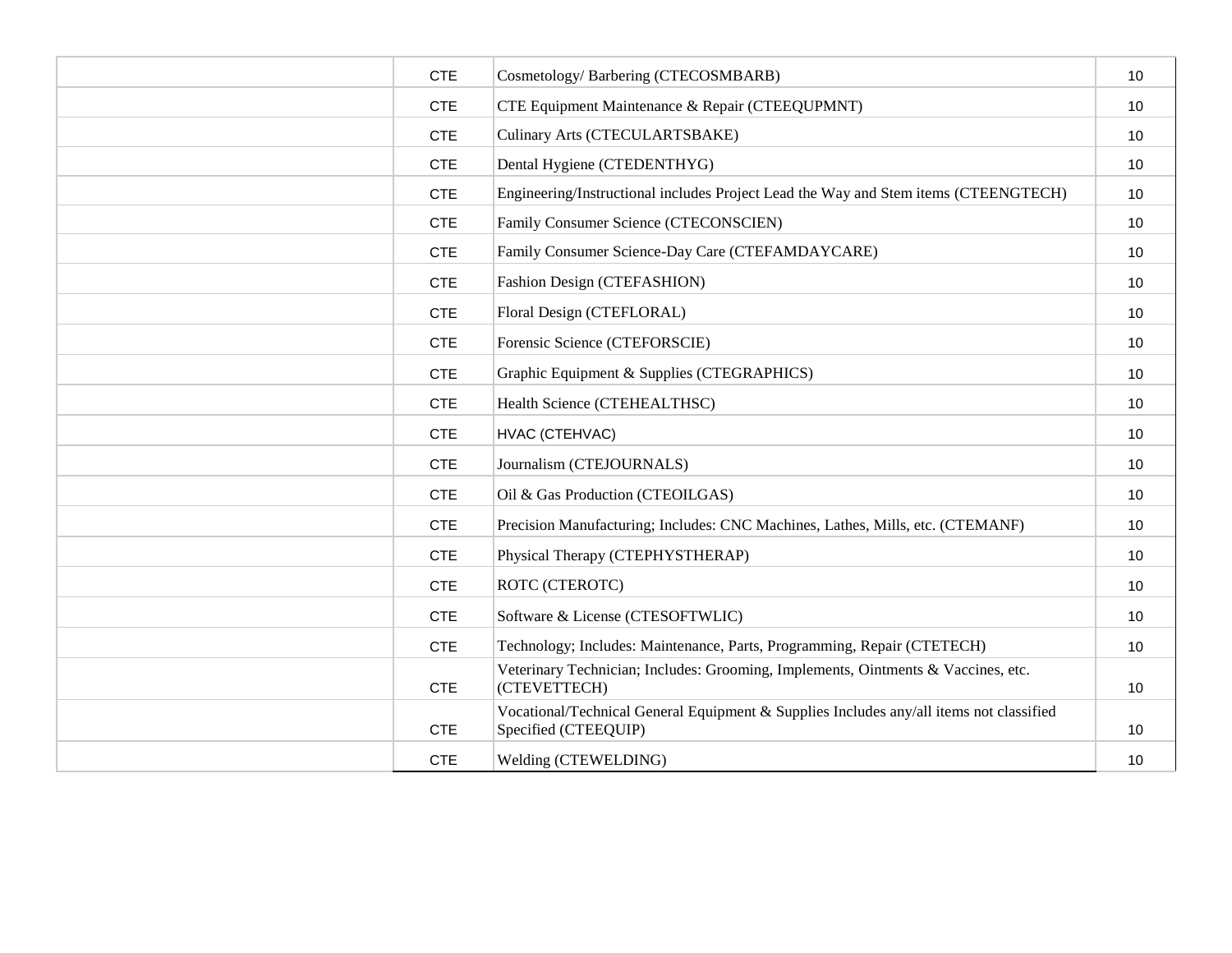| $\overline{4}$                 |                                 |                                                                                                                 |                                  |
|--------------------------------|---------------------------------|-----------------------------------------------------------------------------------------------------------------|----------------------------------|
| <b>BENCO DENTAL SUPPLY CO.</b> | <b>Bid</b><br><b>Categories</b> | <b>Sub-Category / Description</b>                                                                               | <u>%</u><br><b>Discount</b>      |
| <b>ANNA DUHAMEL</b>            | <b>CTE</b>                      | Dental Hygiene (CTEDENTHYG)                                                                                     | 0                                |
| 800-462-3626                   |                                 |                                                                                                                 |                                  |
| <b>NONE</b>                    |                                 |                                                                                                                 |                                  |
| <b>BIDS@BENCO.COM</b>          |                                 |                                                                                                                 |                                  |
|                                |                                 |                                                                                                                 |                                  |
| 5                              |                                 |                                                                                                                 |                                  |
| <b>BURMAX COMPANY INC.</b>     | <b>Bid</b><br><b>Categories</b> | <b>Sub-Category / Description</b>                                                                               | $\frac{9}{6}$<br><b>Discount</b> |
| YVONNE VILLANO                 | <b>CTE</b>                      | COSMETOLOGY/BARBERING (CTECOSMBARB)                                                                             | 5                                |
| 800-645-5118                   |                                 |                                                                                                                 |                                  |
| 631-289-7590 FAX               |                                 |                                                                                                                 |                                  |
| Y.VILLANO@BURMAZ.COM           |                                 |                                                                                                                 |                                  |
|                                |                                 |                                                                                                                 |                                  |
| 6                              |                                 |                                                                                                                 |                                  |
| <b>GRAPHIC SOLUTIONS GROUP</b> | <b>Bid</b><br><b>Categories</b> | <b>Sub-Category / Description</b>                                                                               | $\frac{9}{6}$<br><b>Discount</b> |
| <b>MICHAEL ROBERTS</b>         | <b>CTE</b>                      | Graphic Equipment & Supplies (CTEGRAPHICS)                                                                      | 0                                |
| 713-682-4520                   |                                 |                                                                                                                 |                                  |
| <b>NONE</b>                    |                                 |                                                                                                                 |                                  |
| MICHAEL.ROBERTS@GOGSG.COM      |                                 |                                                                                                                 |                                  |
| $\overline{7}$                 |                                 |                                                                                                                 |                                  |
| <b>KADUCUES HOLDINGS INC</b>   | <b>Bid</b><br><b>Categories</b> | <b>Sub-Category / Description</b>                                                                               | <u>%</u><br><b>Discount</b>      |
| <b>KAREN DUGAN</b>             | <b>CTE</b>                      | Health Science (CTEHEALTHSC)                                                                                    | 0                                |
| 281-447-4200                   | <b>CTE</b>                      | Software & License (CTESOFTWLIC)                                                                                | $\mathbf 0$                      |
| 281-447-4205 FAX               | <b>CTE</b>                      | Veterinary Technician; Includes: Grooming, Implements, Ointments & Vaccines, etc.<br>(CTEVETTECH)               | 0                                |
| INFO@KADUCESINC.COM            | <b>CTE</b>                      | Vocational/Technical General Equipment & Supplies Includes any/all items not classified<br>Specified (CTEEQUIP) | 0                                |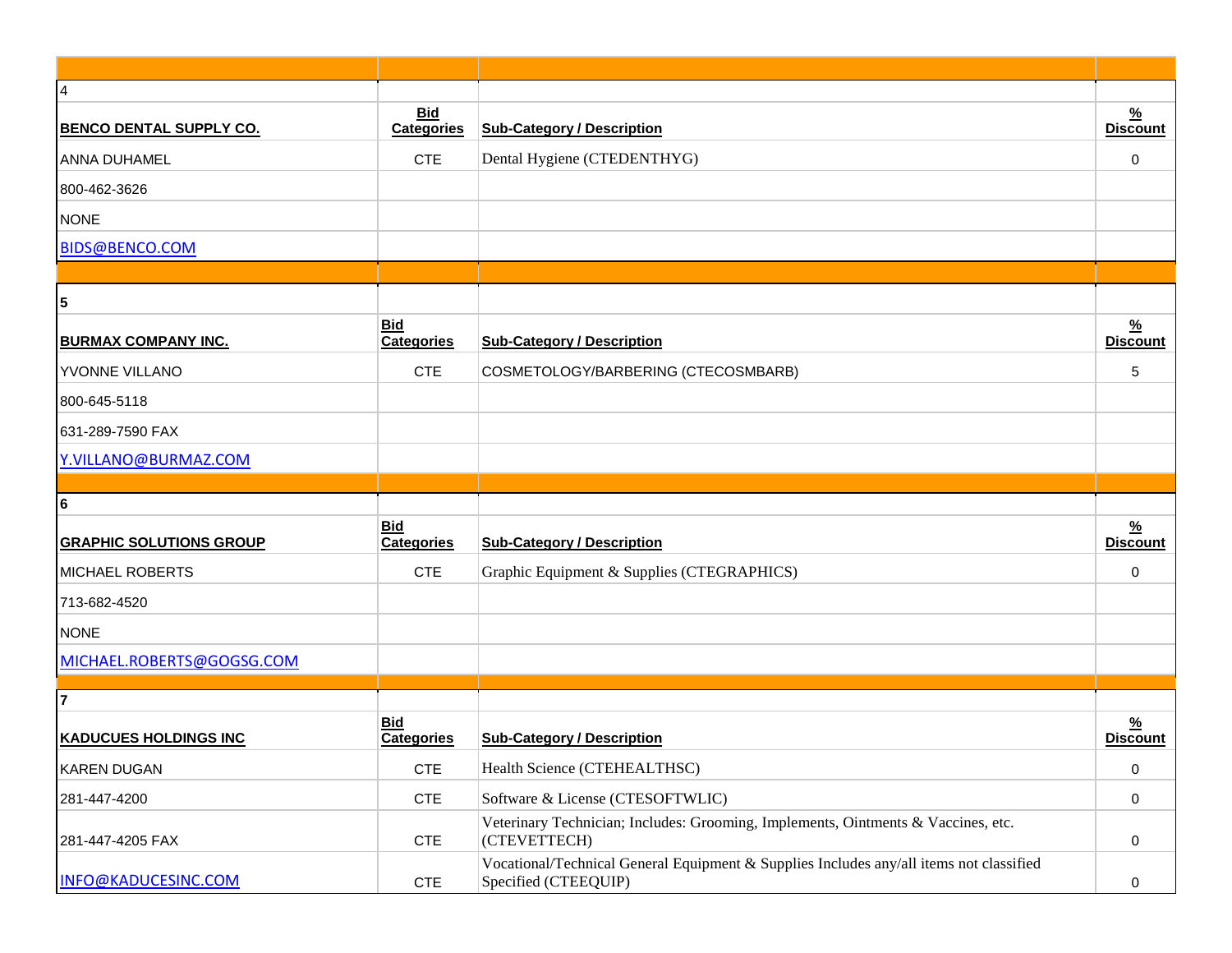| 8                                            |                                 |                                                                                                                 |                                  |
|----------------------------------------------|---------------------------------|-----------------------------------------------------------------------------------------------------------------|----------------------------------|
| <b>MIDWEST DENTAL EQUIPMENT &amp; SUPPLY</b> | <b>Bid</b><br><b>Categories</b> | <b>Sub-Category / Description</b>                                                                               | $\frac{9}{6}$<br><b>Discount</b> |
| <b>TAMMY CAMPBELL</b>                        | <b>CTE</b>                      | Dental Hygiene (CTEDENTHYG)                                                                                     | 15                               |
| 940-322-5392 EXT 7191                        |                                 |                                                                                                                 |                                  |
| 940-763-0218 FAX                             |                                 |                                                                                                                 |                                  |
| TAMMY.CAMPBELL@MIDWESTDENTAL.COM             |                                 |                                                                                                                 |                                  |
|                                              |                                 |                                                                                                                 |                                  |
| 9<br><b>NASCO EDUCATION LLC</b>              | <b>Bid</b><br><b>Categories</b> | <b>Sub-Category / Description</b>                                                                               | $\frac{9}{6}$<br><b>Discount</b> |
| <b>MICHELLE AU</b>                           | <b>CTE</b>                      | Agriculture (CTEAGRICUL)                                                                                        | 10                               |
| 800-558-9595                                 | <b>CTE</b>                      | Agriculture/Aquaculture; Includes: Filters, Fish, Food, Pumps, etc. (CTEAQUACUL)                                | 10                               |
| 800-372-1236 FAX                             | <b>CTE</b>                      | Culinary Arts (CTECULARTSBAKE)                                                                                  | 15                               |
| QUOTES@NASCOEDUCATION.COM                    | <b>CTE</b>                      | Engineering/Instructional includes Project Lead the Way and Stem items (CTEENGTECH)                             | $10 - 20$                        |
|                                              | <b>CTE</b>                      | Family Consumer Science (CTECONSCIEN)                                                                           | 15                               |
|                                              | <b>CTE</b>                      | Fashion Design (CTEFASHION)                                                                                     | 15                               |
|                                              | <b>CTE</b>                      | Forensic Science (CTEFORSCIE)                                                                                   | 15                               |
|                                              | <b>CTE</b>                      | Health Science (CTEHEALTHSC)                                                                                    | 10                               |
|                                              | <b>CTE</b>                      | Vocational/Technical General Equipment & Supplies Includes any/all items not classified<br>Specified (CTEEQUIP) | 10                               |
|                                              | <b>CTE</b>                      | Veterinary Technician; Includes: Grooming, Implements, Ointments & Vaccines, etc.<br>(CTEVETTECH)               | $10 - 20$                        |
| 10                                           |                                 |                                                                                                                 |                                  |
| <b>PAXTON PATTERSON LLC</b>                  | <b>Bid</b><br><b>Categories</b> | <b>Sub-Category / Description</b>                                                                               | $\frac{9}{6}$<br><b>Discount</b> |
| <b>KATHLEEN MANDERS</b>                      | <b>CTE</b>                      | Agriculture (CTEAGRICUL)                                                                                        | 10                               |
| 800-323-8484                                 | <b>CTE</b>                      | Architecture & Construction (CTEARCHCONS)                                                                       | 10                               |
| 708-694-1907 FAX                             | <b>CTE</b>                      | Auto Tech Collision & Repair (CTEAUTOTECH)                                                                      | 10                               |
| SALES@PAXPAT.COM                             | <b>CTE</b>                      | Engineering/Instructional includes Project Lead the Way and Stem items (CTEENGTECH)                             | 10                               |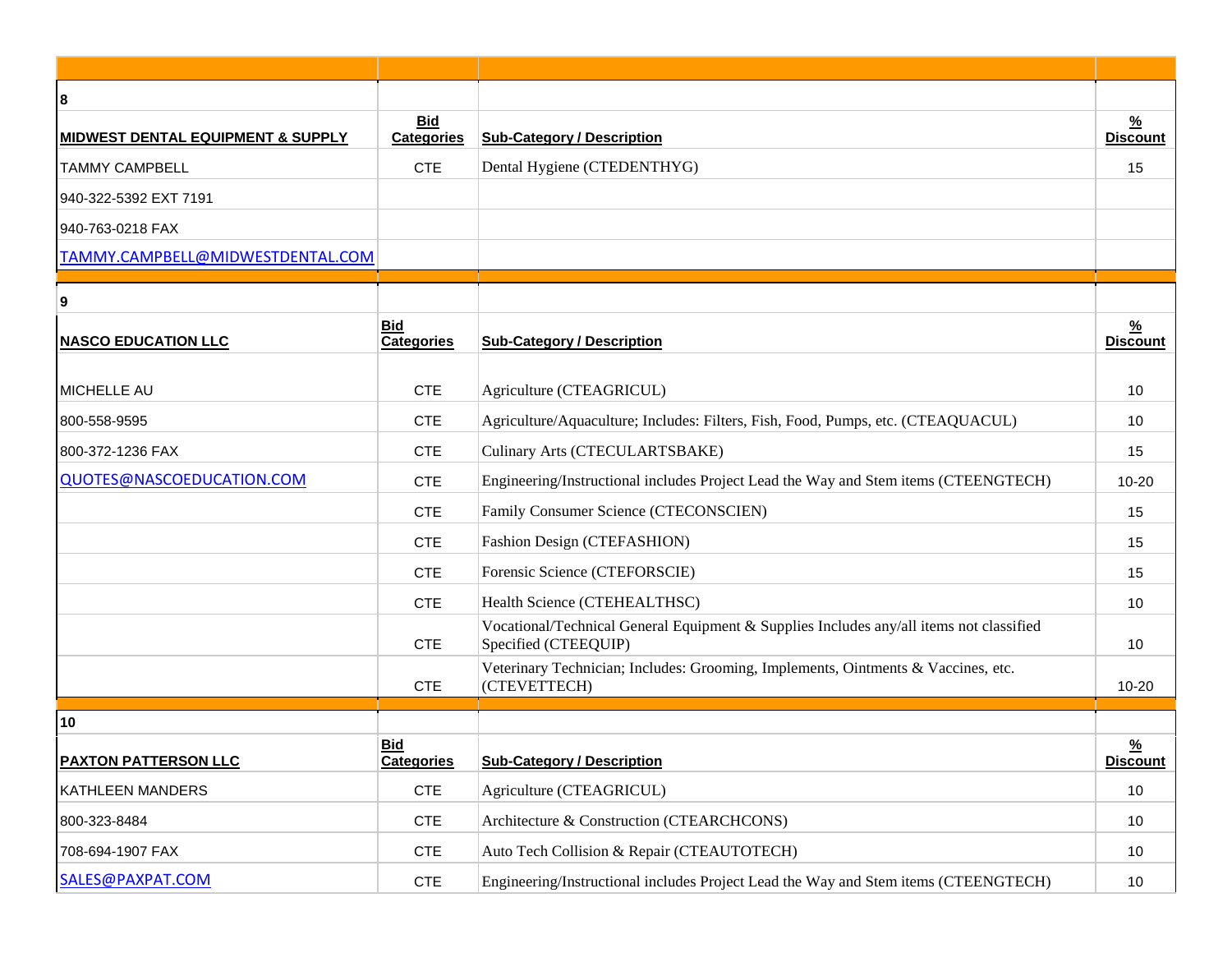|                                    | <b>CTE</b>                      | Precision Manufacturing; Includes: CNC Machines, Lathes, Mills, etc. (CTEMANF)                            | 10                               |
|------------------------------------|---------------------------------|-----------------------------------------------------------------------------------------------------------|----------------------------------|
|                                    | <b>CTE</b>                      | Veterinary Technician; Includes: Grooming, Implements, Ointments & Vaccines, etc.<br>(CTEVETTECH)         | 10                               |
|                                    | <b>CTE</b>                      | Welding (CTEWELDING)                                                                                      | 10                               |
|                                    |                                 |                                                                                                           |                                  |
| 11                                 |                                 |                                                                                                           |                                  |
|                                    |                                 |                                                                                                           |                                  |
| PERFECTION LEARING CORPORATION     | <b>Bid</b><br><b>Categories</b> | <b>Sub-Category / Description</b>                                                                         | $\frac{9}{6}$<br><b>Discount</b> |
| <b>ANNE POSEGATE</b>               | <b>CTE</b>                      | Business Supplies; Includes: Accounting, Economics, Finance, Management, Marketing, etc.<br>(CTEBUSINESS) | 30                               |
| 800-831-4190                       | <b>CTE</b>                      | Dental Hygiene (CTEDENTHYG)                                                                               | 30                               |
| 800-543-2745 FAX                   | <b>CTE</b>                      | Journalism (CTEJOURNALS)                                                                                  | 30                               |
| BIDS@PERFECTIONLEARING.COM         |                                 |                                                                                                           |                                  |
|                                    |                                 |                                                                                                           |                                  |
| 12                                 |                                 |                                                                                                           |                                  |
| PHILSTYN AUDIO VISUAL              | <b>Bid</b><br>Categories        | <b>Sub-Category / Description</b>                                                                         | $\frac{9}{6}$<br><b>Discount</b> |
| <b>BRUCE TAPPE</b>                 | <b>CTE</b>                      | Audio-Video Technology Supplies (CTEAVTECEQ)                                                              | 0                                |
| 713-747-7000                       | <b>CTE</b>                      | CTE Equipment Maintenance & Repair (CTEEQUPMNT)                                                           | 0                                |
| 713-748-2421 FAX                   |                                 |                                                                                                           |                                  |
| CATHY@PHILSTYN-AAV.COM             |                                 |                                                                                                           |                                  |
|                                    |                                 |                                                                                                           |                                  |
| 13                                 |                                 |                                                                                                           |                                  |
| PRIME SYSTEMS / RLS INTERESTS INC. | <b>Bid</b><br>Categories        | <b>Sub-Category / Description</b>                                                                         | $\frac{9}{6}$<br><b>Discount</b> |
| CHICHIU WU                         | <b>CTE</b>                      | Audio-Video Technology Supplies (CTEAVTECEQ)                                                              | $10 - 15$                        |
| 713-933-0934                       | <b>CTE</b>                      | Technology; Includes: Maintenance, Parts, Programming, Repair (CTETECH)                                   | $10 - 15$                        |
| 713-933-1030 FAX                   |                                 |                                                                                                           |                                  |
| CCWU@PRIMESYSTEMS.COM              |                                 |                                                                                                           |                                  |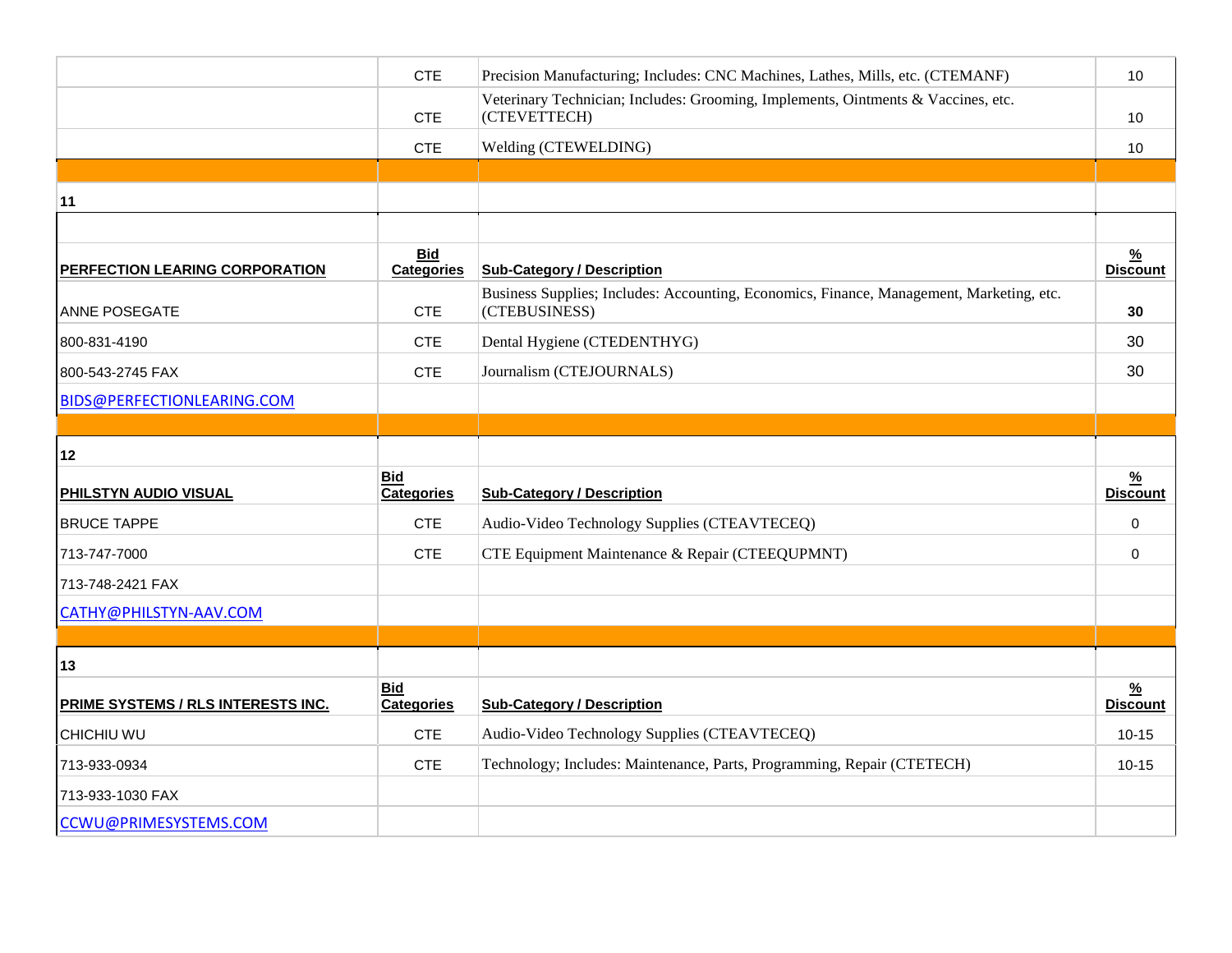| 14                             |                                 |                                                                                                                 |                                  |
|--------------------------------|---------------------------------|-----------------------------------------------------------------------------------------------------------------|----------------------------------|
| <b>PROJECT LEAD THE WAY</b>    | <b>Bid</b><br><b>Categories</b> | <b>Sub-Category / Description</b>                                                                               | $\frac{9}{6}$<br><b>Discount</b> |
| <b>KATHLEEN MOTE</b>           | <b>CTE</b>                      | Engineering/Instructional includes Project Lead the Way and Stem items (CTEENGTECH)                             | $\mathbf 0$                      |
| 317-669-0200                   |                                 |                                                                                                                 |                                  |
| <b>NONE</b>                    |                                 |                                                                                                                 |                                  |
| PRODUCTSUPPORT@PLTW.ORG        |                                 |                                                                                                                 |                                  |
|                                |                                 |                                                                                                                 |                                  |
| 15                             |                                 |                                                                                                                 |                                  |
| <b>SCHOOL SPECIALTY LLC</b>    | <b>Bid</b><br><b>Categories</b> | <b>Sub-Category / Description</b>                                                                               | <u>%</u><br><b>Discount</b>      |
| <b>SARAH PETERSON</b>          | <b>CTE</b>                      | Audio-Video Technology Supplies (CTEAVTECEQ)                                                                    | 35                               |
| 888-388-3224                   | <b>CTE</b>                      | Health Science (CTEHEALTHSC)                                                                                    | 35                               |
| 888-388-6344 FAX               | <b>CTE</b>                      | Vocational/Technical General Equipment & Supplies Includes any/all items not classified Specified<br>(CTEEQUIP) | 14                               |
| BIDNOTICES@SCHOOLSPECIALTY.COM |                                 |                                                                                                                 |                                  |
|                                |                                 |                                                                                                                 |                                  |
| 16                             |                                 |                                                                                                                 |                                  |
| <b>SCHOOL LINKS INC</b>        | <b>Bid</b><br><b>Categories</b> | <b>Sub-Category / Description</b>                                                                               | $\frac{9}{6}$<br><b>Discount</b> |
| <b>KATIE FANG</b>              | <b>CTE</b>                      | Agriculture (CTEAGRICUL)                                                                                        | $\bf{0}$                         |
| 512-710-9922                   | <b>CTE</b>                      | Agriculture/Aquaculture; Includes: Filters, Fish, Food, Pumps, etc. (CTEAQUACUL)                                | 0                                |
| <b>NONE</b>                    | <b>CTE</b>                      | Architecture & Construction (CTEARCHCONS)                                                                       | 0                                |
| KATIE@SCHOOLLINKS.COM          | <b>CTE</b>                      | Audio-Video Technology Supplies (CTEAVTECEQ)                                                                    | 0                                |
|                                |                                 |                                                                                                                 |                                  |
|                                | <b>CTE</b>                      | Auto Tech Collision & Repair (CTEAUTOTECH)                                                                      | 0                                |
|                                | <b>CTE</b>                      | Business Supplies; Includes: Accounting, Economics, Finance, Management, Marketing, etc.<br>(CTEBUSINESS)       | 0                                |
|                                | <b>CTE</b>                      | Criminal Justice (CTECRIMJUST)                                                                                  | 0                                |
|                                | <b>CTE</b>                      | Cosmetology/Barbering (CTECOSMBARB)                                                                             | 0                                |
|                                | <b>CTE</b>                      | CTE Equipment Maintenance & Repair (CTEEQUPMNT)                                                                 | 0                                |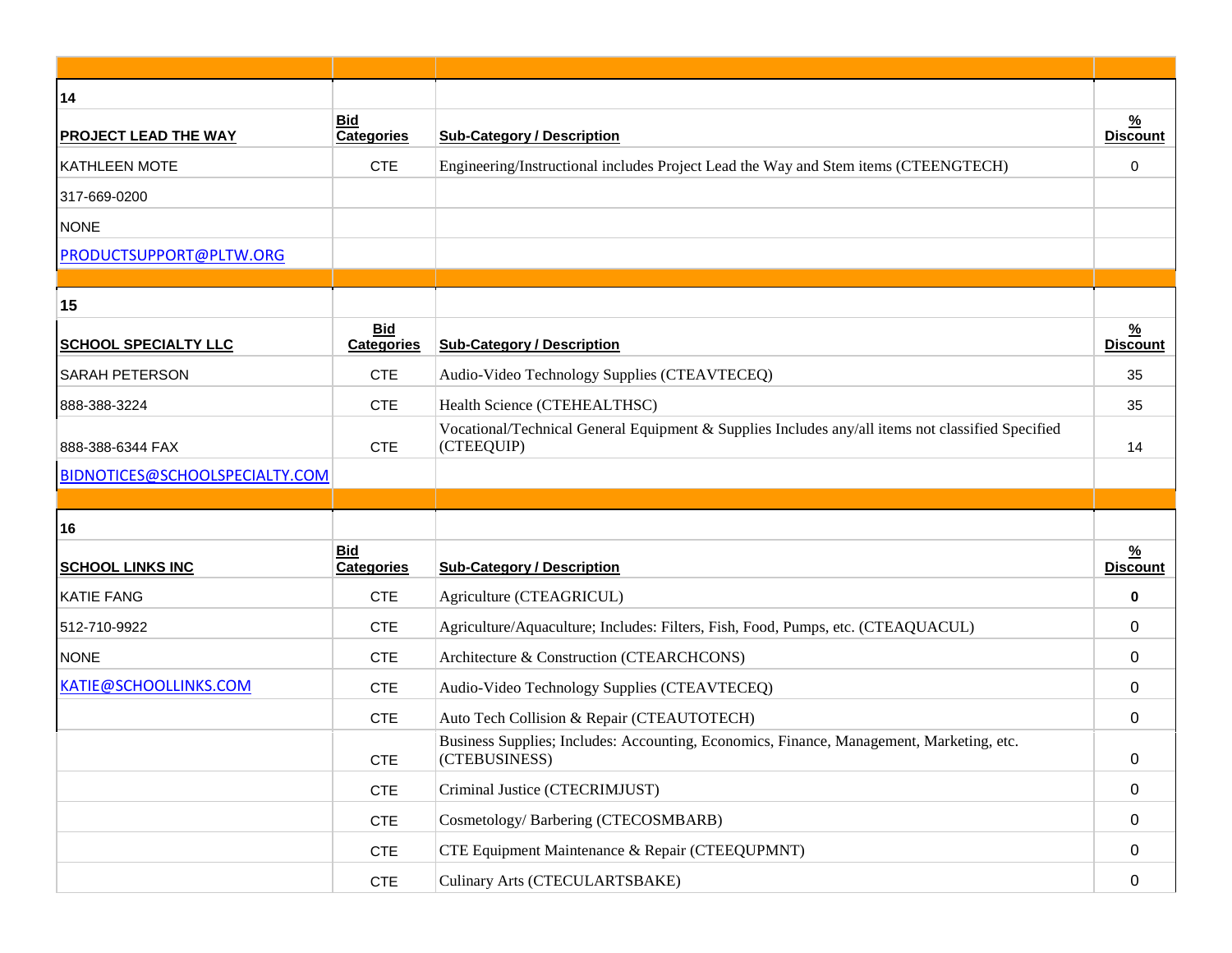|                            | <b>CTE</b>                      | Dental Hygiene (CTEDENTHYG)                                                                                     | $\mathbf 0$                 |
|----------------------------|---------------------------------|-----------------------------------------------------------------------------------------------------------------|-----------------------------|
|                            | <b>CTE</b>                      | Engineering/Instructional includes Project Lead the Way and Stem items (CTEENGTECH)                             | $\mathbf{0}$                |
|                            | <b>CTE</b>                      | Family Consumer Science (CTECONSCIEN)                                                                           | $\mathbf 0$                 |
|                            | <b>CTE</b>                      | Family Consumer Science-Day Care (CTEFAMDAYCARE)                                                                | $\mathbf{0}$                |
|                            | <b>CTE</b>                      | Fashion Design (CTEFASHION)                                                                                     | 0                           |
|                            | <b>CTE</b>                      | Floral Design (CTEFLORAL)                                                                                       | $\mathbf{0}$                |
|                            | <b>CTE</b>                      | Forensic Science (CTEFORSCIE)                                                                                   | $\mathbf{0}$                |
|                            | <b>CTE</b>                      | Graphic Equipment & Supplies (CTEGRAPHICS)                                                                      | $\mathbf{0}$                |
|                            | <b>CTE</b>                      | Health Science (CTEHEALTHSC)                                                                                    | 0                           |
|                            | <b>CTE</b>                      | HVAC (CTEHVAC)                                                                                                  | $\mathbf{0}$                |
|                            | <b>CTE</b>                      | Journalism (CTEJOURNALS)                                                                                        | 0                           |
|                            | <b>CTE</b>                      | Oil & Gas Production (CTEOILGAS)                                                                                | $\Omega$                    |
|                            | <b>CTE</b>                      | Precision Manufacturing; Includes: CNC Machines, Lathes, Mills, etc. (CTEMANF)                                  | $\mathbf{0}$                |
|                            | <b>CTE</b>                      | Physical Therapy (CTEPHYSTHERAP)                                                                                | $\mathbf{0}$                |
|                            | <b>CTE</b>                      | ROTC (CTEROTC)                                                                                                  | $\mathbf{0}$                |
|                            | <b>CTE</b>                      | Software & License (CTESOFTWLIC)                                                                                | $\mathbf{0}$                |
|                            | <b>CTE</b>                      | Technology; Includes: Maintenance, Parts, Programming, Repair (CTETECH)                                         | 0                           |
|                            | <b>CTE</b>                      | Veterinary Technician; Includes: Grooming, Implements, Ointments & Vaccines, etc. (CTEVETTECH)                  | 0                           |
|                            | <b>CTE</b>                      | Vocational/Technical General Equipment & Supplies Includes any/all items not classified Specified<br>(CTEEQUIP) | $\mathbf 0$                 |
|                            | <b>CTE</b>                      | Welding (CTEWELDING)                                                                                            | 0                           |
|                            |                                 |                                                                                                                 |                             |
| 17                         |                                 |                                                                                                                 |                             |
| <b>SULLIVAN SUPPLY INC</b> | <b>Bid</b><br><b>Categories</b> | <b>Sub-Category / Description</b>                                                                               | <u>%</u><br><b>Discount</b> |
| <b>EMILY WAITS</b>         | <b>CTE</b>                      | Agriculture (CTEAGRICUL)                                                                                        | 0                           |
| 800-475-5902               | <b>CTE</b>                      | Agriculture/Aquaculture; Includes: Filters, Fish, Food, Pumps, etc. (CTEAQUACUL)                                | 0                           |
| 7126435154                 |                                 |                                                                                                                 |                             |
| EMILY@SULLIVANSUPPLY.COM   |                                 |                                                                                                                 |                             |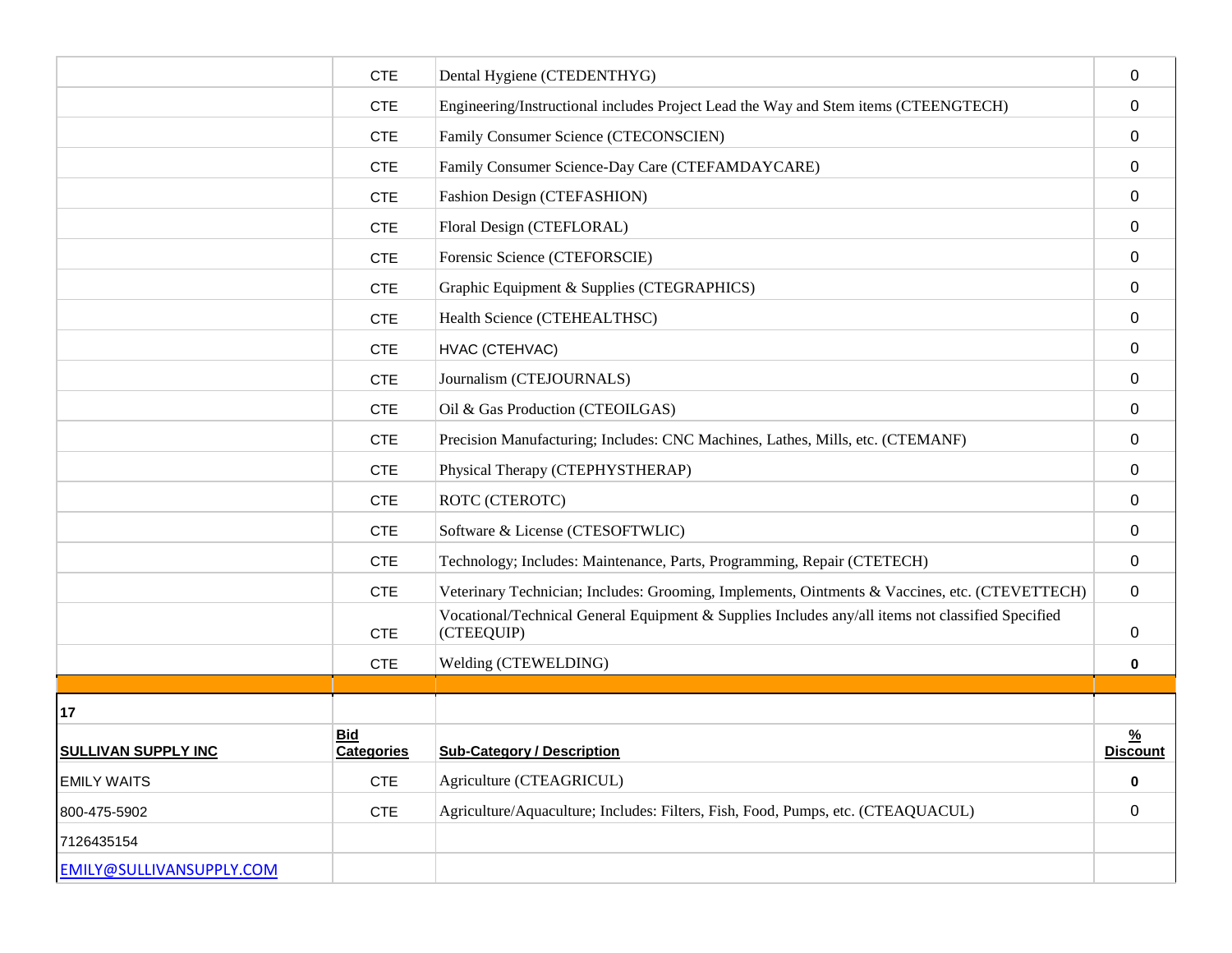| 18                                 |                                 |                                                                                                                 |                                  |
|------------------------------------|---------------------------------|-----------------------------------------------------------------------------------------------------------------|----------------------------------|
| <b>SWIVL INC</b>                   | <b>Bid</b><br><b>Categories</b> | <b>Sub-Category / Description</b>                                                                               | $\frac{9}{6}$<br><b>Discount</b> |
| <b>JAIME VEAS</b>                  | <b>CTE</b>                      | Vocational/Technical General Equipment & Supplies Includes any/all items not classified Specified<br>(CTEEQUIP) | $\mathbf 0$                      |
| 209-487-3771                       |                                 |                                                                                                                 |                                  |
| <b>NONE</b>                        |                                 |                                                                                                                 |                                  |
| LORENZO@SWIVL.COM                  |                                 |                                                                                                                 |                                  |
|                                    |                                 |                                                                                                                 |                                  |
| <u>19</u>                          |                                 |                                                                                                                 |                                  |
| <b>TEXAS PRIDE MARKETING</b>       | <b>Bid</b><br><b>Categories</b> | <b>Sub-Category / Description</b>                                                                               | $\frac{9}{6}$<br><b>Discount</b> |
| <b>JIM ORR</b>                     | <b>CTE</b>                      | Auto Tech Collision & Repair (CTEAUTOTECH)                                                                      | 5                                |
| 713-201-9509                       | <b>CTE</b>                      | Veterinary Technician; Includes: Grooming, Implements, Ointments & Vaccines, etc. (CTEVETTECH)                  | 5                                |
| <b>NONE</b>                        | <b>CTE</b>                      | Welding (CTEWELDING)                                                                                            | 5                                |
| JORE@TEXASPRIDEMARKETING.COM       |                                 |                                                                                                                 |                                  |
|                                    |                                 |                                                                                                                 |                                  |
| 20                                 |                                 |                                                                                                                 |                                  |
| <b>TROXALL COMMUNICATIONS INC.</b> | <b>Bid</b><br><b>Categories</b> | <b>Sub-Category / Description</b>                                                                               | $\frac{9}{6}$<br><b>Discount</b> |
| <b>MICHAEL FABIO</b>               | <b>CTE</b>                      | Audio-Video Technology Supplies (CTEAVTECEQ)                                                                    | $0 - 70$                         |
| 281-538-2497                       | <b>CTE</b>                      | Engineering/Instructional includes Project Lead the Way and Stem items (CTEENGTECH)                             | $0 - 70$                         |
| 281-538-5484 FAX                   | <b>CTE</b>                      | Software & License (CTESOFTWLIC)                                                                                | $0 - 70$                         |
| ADELA.BRINER@TOX.COM               | <b>CTE</b>                      | Technology; Includes: Maintenance, Parts, Programming, Repair (CTETECH)                                         | $0 - 70$                         |
|                                    | <b>CTE</b>                      | Vocational/Technical General Equipment & Supplies Includes any/all items not classified Specified<br>(CTEEQUIP) | $0 - 70$                         |